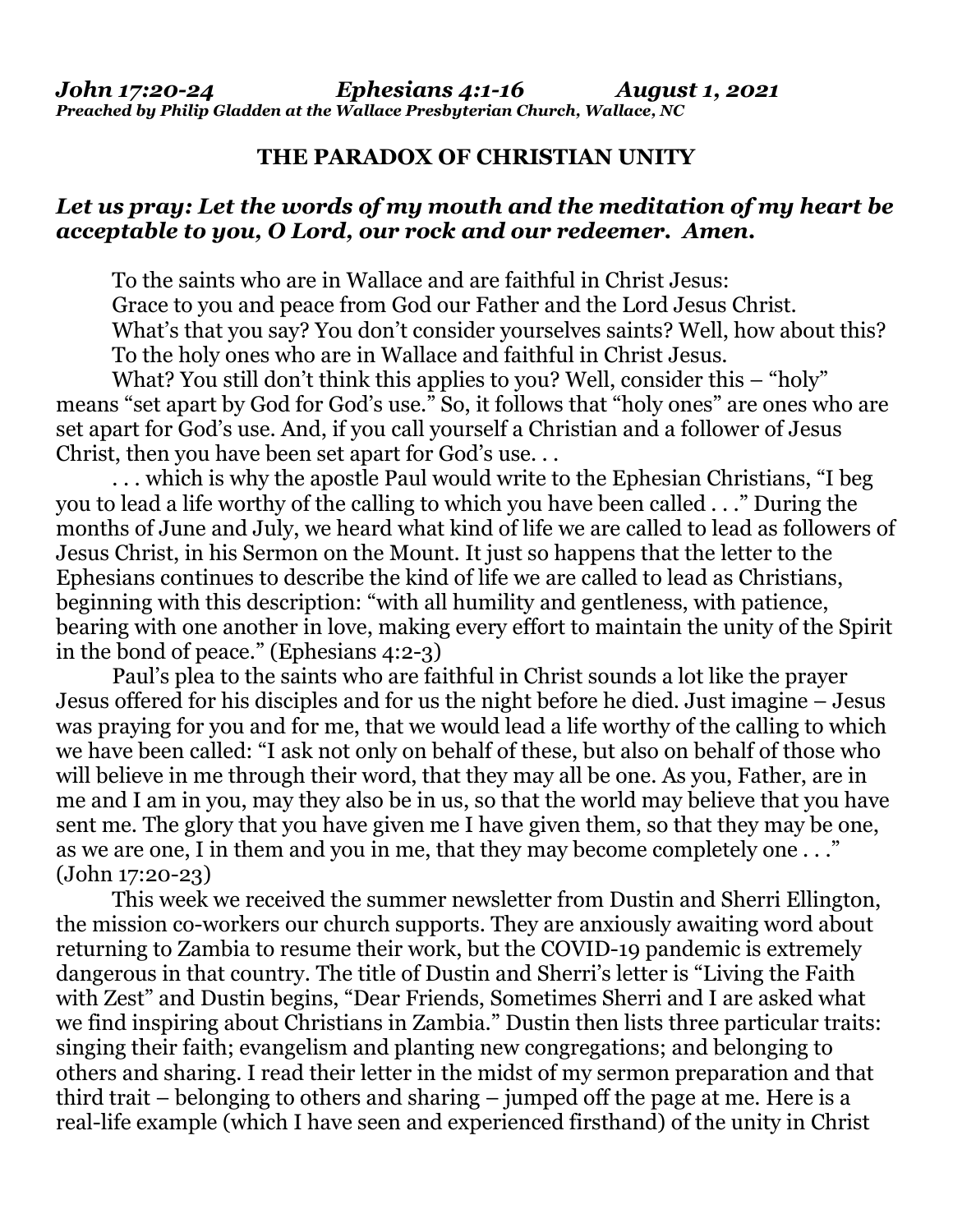that Paul writes about and encourages us to live out. Let me share Dustin's words with you:

 "The way I'm probably most challenged by the believers who surround me in Zambia is the extent to which they feel they belong to one another and thus share with one another. I think this sense of belonging to one another already existed before the Christian faith began to grow strongly in Zambia around 60 years ago; it's an African trait that melds well with being Christian. People have a deep sense of belonging to groups. This is part of why Zambians typically feel like being part of a church is about the best thing one can do in life, and why many fell that there is just nothing quite like getting to go to church and singing in church. No wonder many worship services last two, three, or more hours! [My note: been there, done that!]

 "This sense of belonging prods Zambian Christians to be generous in a way that can inspire us in the U.S. Most people on the edge financially. And yet, they are so quick to contribute once they know of a need. Under normal circumstances, people are looked after because everyone belongs to other people. Time after time, our students even give up their limited scholarship money to help others around them who are in greater need, though it can mean they may then go without meals. Because they belong to one another, sharing is the way of life.

 Wow! Can you think of a better description of "making every effort to maintain the unity of the Spirit in the bond of peace" in the body of Christ? Notice Dustin's last sentence, "Because they belong to one another, sharing is the way of life." That is Paul's sentiment in his letter to the holy ones who are faithful in Christ Jesus and in Jesus' prayer for all of us who believe in him because of the words of the disciples. We are called to a way of life, to a unity with one another and with God, that is rooted in our one, true God. "There is one body and one Spirit, just as you were called to the one hope of your calling, one Lord, one faith, one baptism, one God and Father of all, who is above all and through all and in all." (Ephesians 4:4-6)

 Our Christian unity is a gift from God, and it is gift that is meant to be used. Remember what Jesus prayed? "that they may become completely one, so that the world may know that you have sent me and have loved them even as you have loved me." (John 17:23) That sounds a lot like what Jesus taught in his Sermon on the Mount: "In the same way, let your light shine before others, so that they may see your good works and give glory to your Father in heaven" (Matthew 5:16) and "You will know them by their fruits." (Matthew 7:20)

 The paradox of Christian unity is that our unity is a gift from God, something we already have. However, our Christian unity is also something we have to work to maintain, something we have to aim for in our Christian lives. This paradox of Christian unity is a great example of "use it or lose it." As one writer has put it, "Unity is something we choose to do. The maintenance of unity requires 'every effort' on the part of the baptized – where diversity in life and practice is honored – where there is recognition, acceptance, practice, and celebration of gifts given to the community for building up the body of Christ."1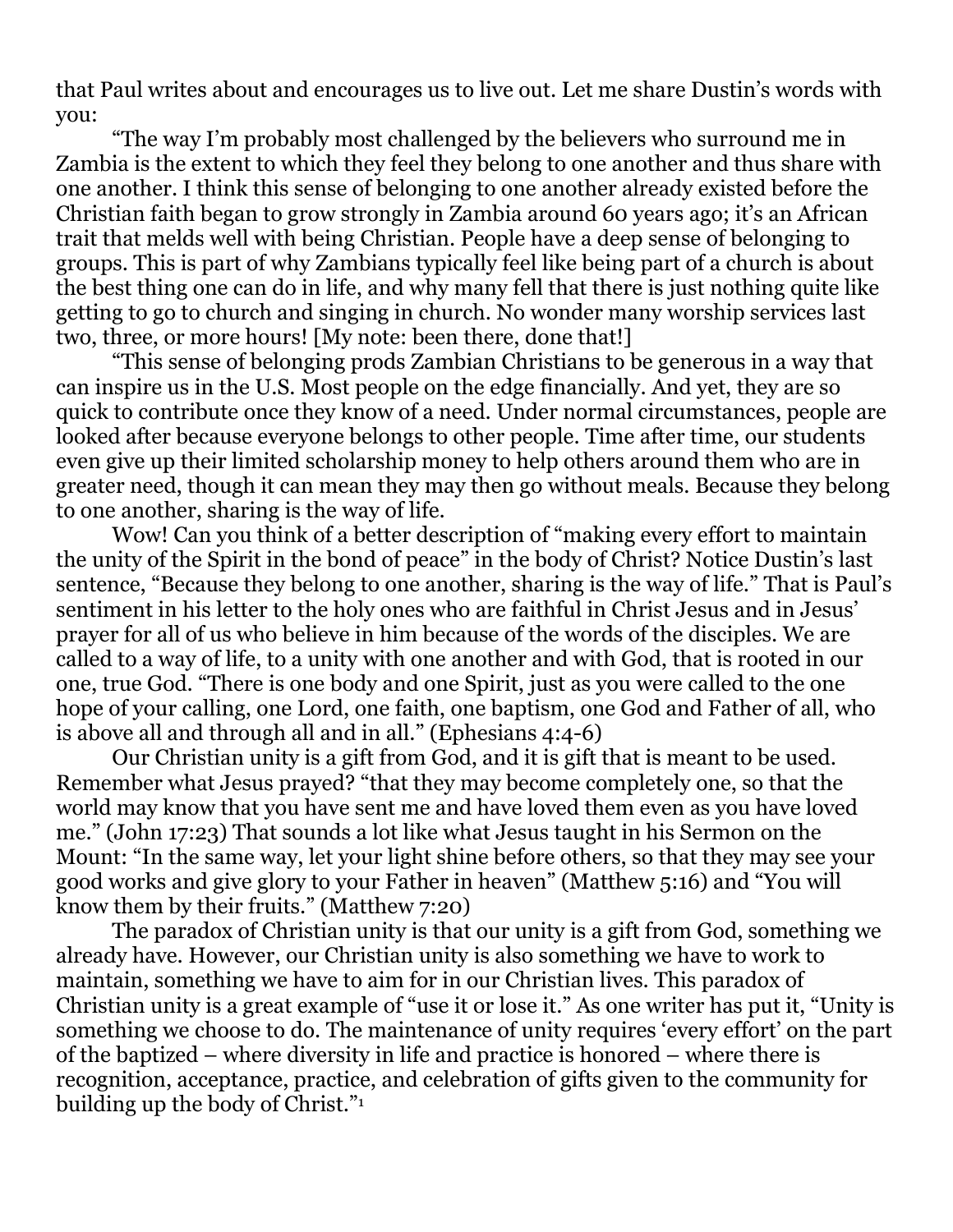Remember that remarkable trait of Zambian Christians who consider themselves to be part of one another and are quick to share? Think about that as you listen to this description of one of the foundations of our Presbyterian Church. Certainly, this sums up what it means to "lead a life worthy of the calling to which we are called" – "Unity is God's gift to the Church in Jesus Christ. Just as God is one God and Jesus Christ is our one Savior, so the Church is one because it belongs to its one lord, Jesus Christ. Because in Christ the Church is one, it strives to be one. To be one with Christ is to be joined with all those whom Christ calls into relationship with him. To be thus joined with one another is to become priests for one another, praying for the world and for one another and sharing the various gifts God has given to each Christian for the benefit of the whole community."<sup>2</sup>

 If we don't make every effort to maintain the unity of the Spirit in the bond of peace, we may very well end up like the Chicken Leg Church. The story is told of a church in which two brothers maintained a years-long disagreement about predestination. One Sunday after worship, during dinner on the grounds, one brother picked up a chicken leg, pointed it at his brother, and said, "It was predestined before the foundation of the world that on this day, at this time, I would eat this scrumptious chicken leg."

His brother, who had a very different interpretation of predestination, snatched the chicken leg out of his brother's hand and threw it on the ground. Just then, a dog trotted up, grabbed the chicken leg, and ran off. And the one brother said to the other brother, "Now your chicken leg stinks, and so does your theology!" The church split – and that's the story of the Chicken Leg Church!

 It's a funny story, but all too true. Christians do a pretty poor job of maintaining the unity of the Spirit in the bond of peace in the churches. We find all kinds of things to disagree about and split up over. Instead of celebrating the diversity of God's people and God's gifts, we exclude people and don't appreciate their gifts. When we do that, people won't know us by our fruits or by our love. People won't look at who we are and what we do and know that God sent Jesus and that God loves them. Then the body of Christ won't be healthy or working properly or growing in love.

 The 2020 + 1 Summer Olympics have already been full of drama and inspiring stories. Team Jamaica gymnast Danusia Francis tore the Anterior Cruciate Ligament in her left knee before the Tokyo Games. This injury knocked her out of competing in some events, but she performed for eleven seconds on the uneven bars. Russian male gymnast Artur Dalaloyan had surgery three months ago to repair a torn Achilles tendon, yet he still performed as a member of the gold medal winning Russian Olympic Committee team. But you could see the pain and effort in his face when he stuck his landings on the floor exercise.

 That's the same imagery Paul uses to describe the importance of our working hard to maintain the unity of the Spirit in the bond of peace. A healthy ligament attaches bone to bone, provides support and structure for the body, and keeps the bones and body stable. In the same way, Paul writes, "we must grow up in every way into him who is the head, into Christ, from whom the whole body, joined and knit